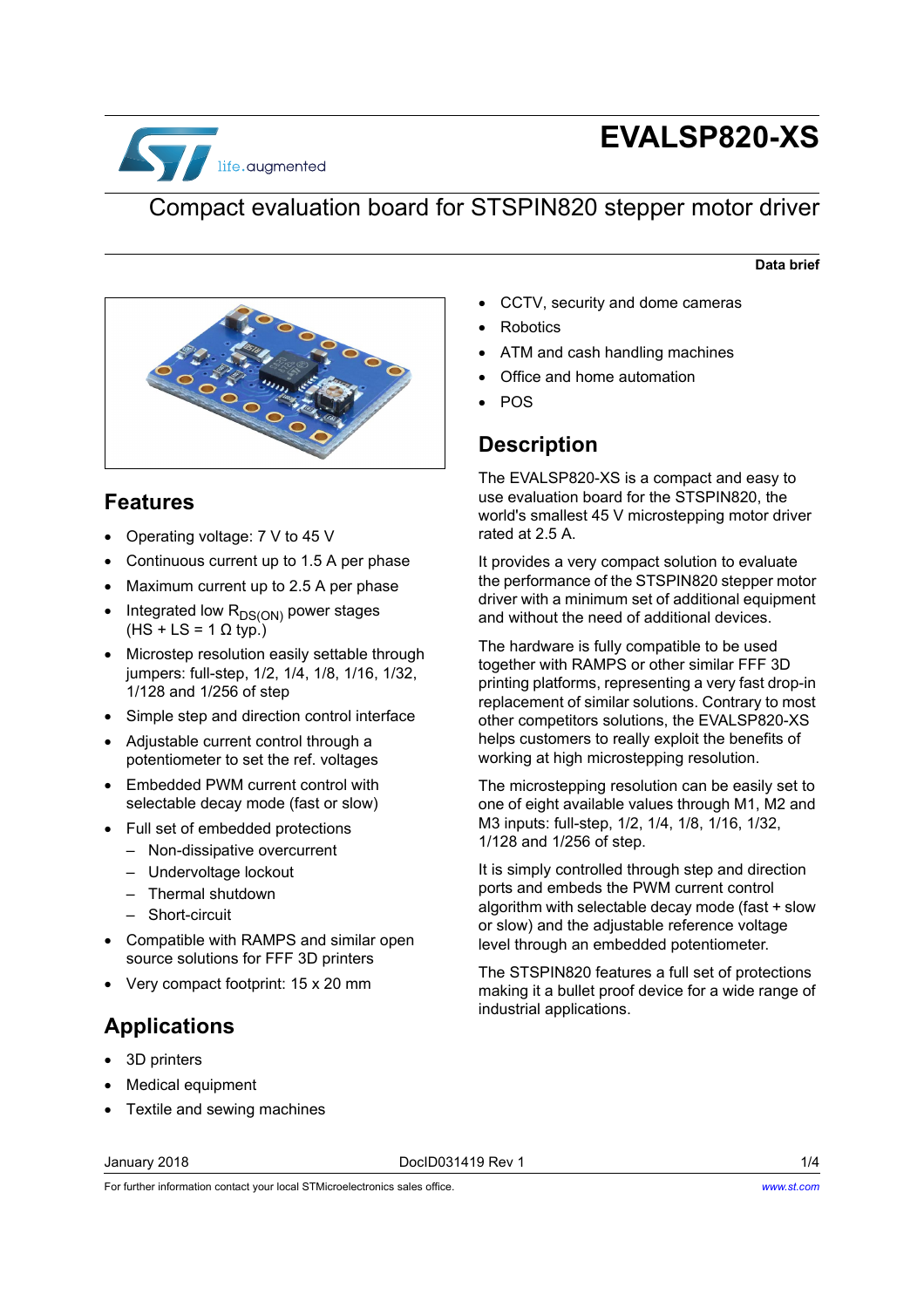## **Schematic**



2/4 DocID031419 Rev 1

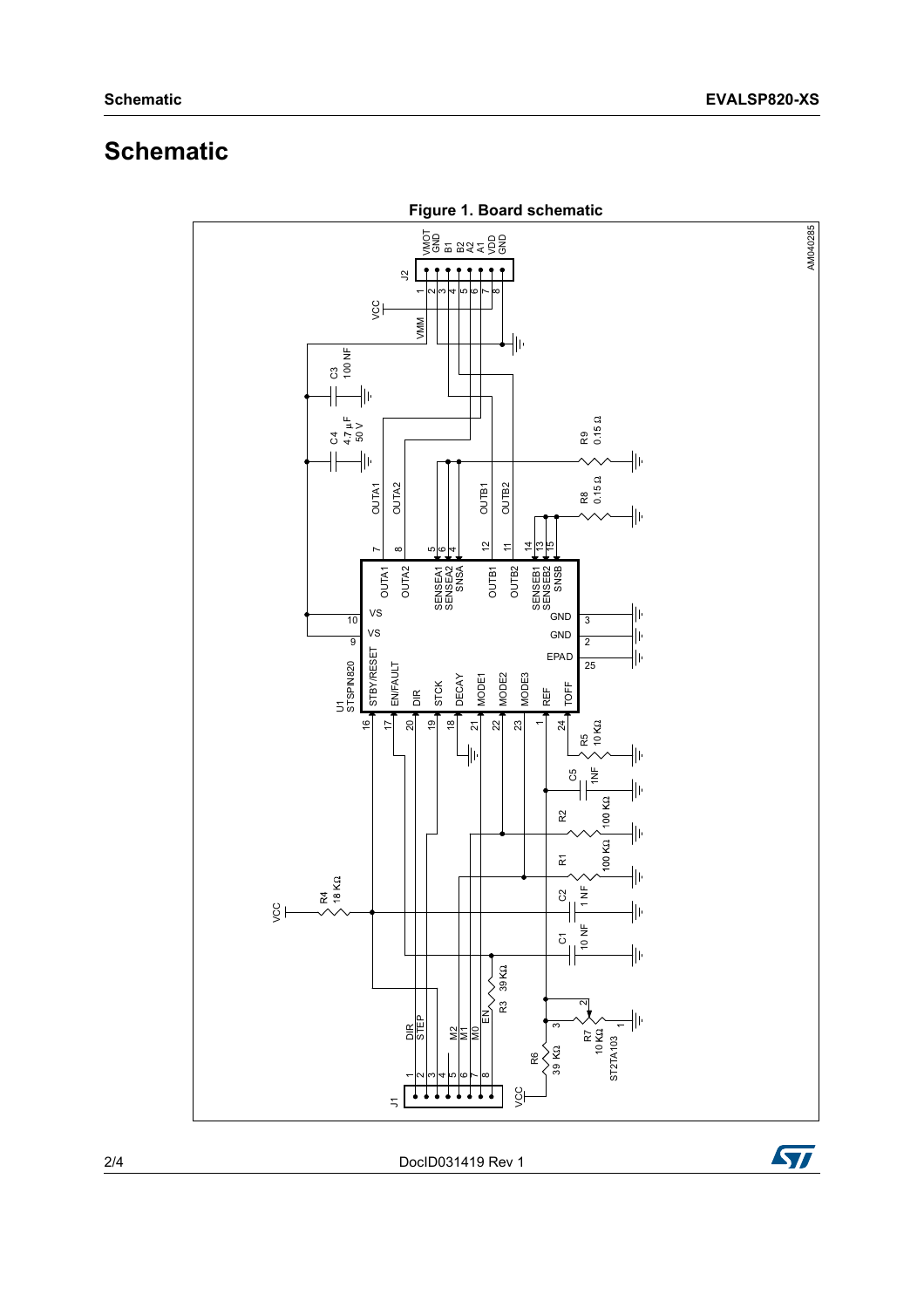# **Revision history**

| <b>Date</b> | <b>Revision</b> | <b>Changes</b>   |
|-------------|-----------------|------------------|
| 17-Jan-2018 |                 | Initial release. |

#### **Table 1. Document revision history**